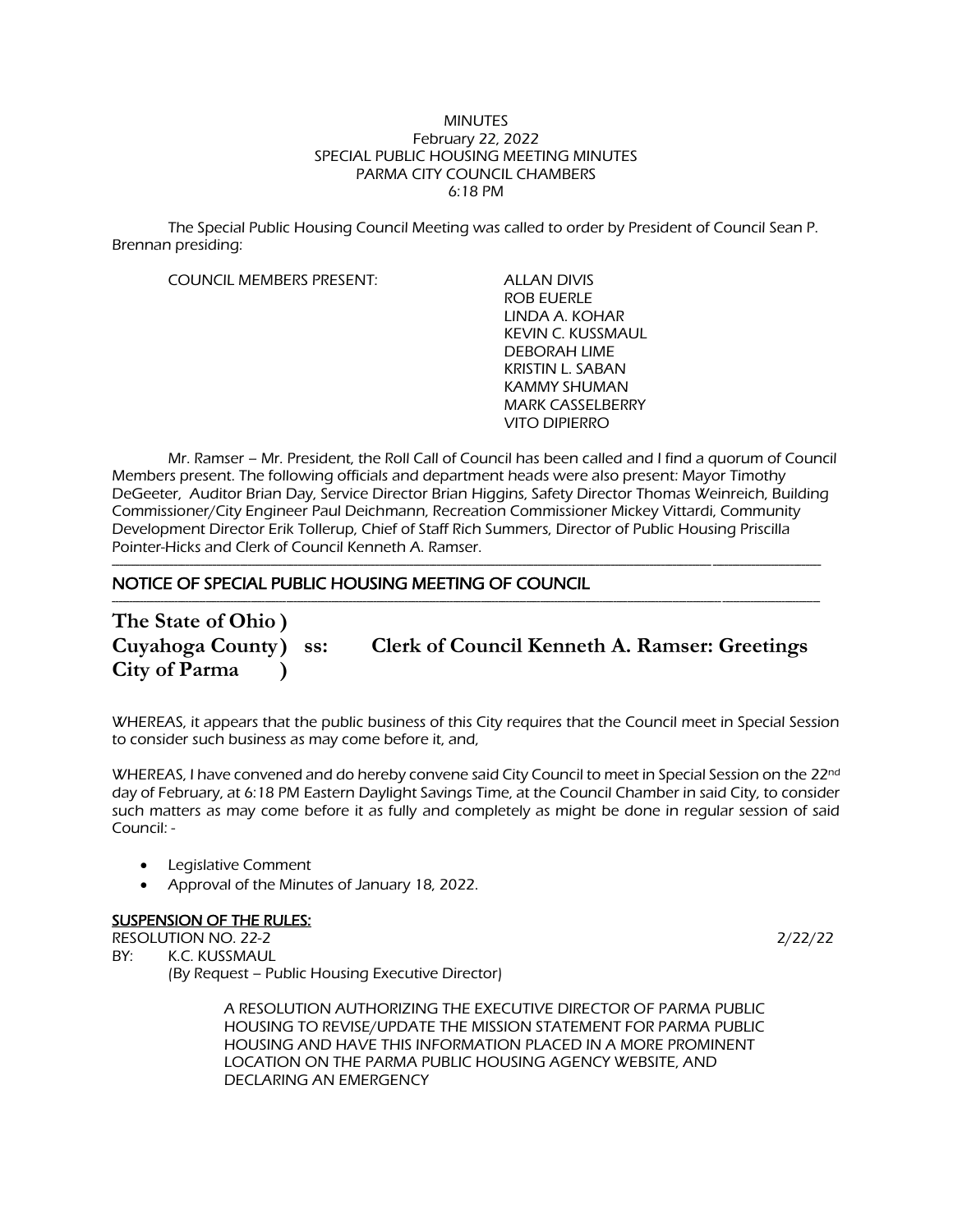- Excuse Absent Members
- Adjourn

----------------------------------------------------------------------------------------------------------------------------------------------------------------------------- You are therefore commanded to summon: Mayor Tim DeGeeter, Service Director Brian Higgins, Safety Director Tom Weinreich, Law Director Timothy Dobeck, Treasurer Tom Mastroianni, Auditor Brian Day, Council President Sean P. Brennan, Mark Casselberry, Rob Euerle, Kristin L. Saban, Vito Dipierro, Allan Divis, Deborah Lime, Kevin C. Kussmaul, Linda A. Kohar, Kammy Shuman, and Kenneth A. Ramser Clerk of said Council, to meet in Special Session as aforesaid for the purposes aforesaid.

Hereof fail not and have you then and there this Writ, with your return thereon in what manner you have executed the same.

> In testimony whereof, I have hereunto set my hand and caused the Corporate seal of said City to be hereunto affixed, this 22nd day of February, 2022.

/seal/

/s/ Sean P. Brennan

City of Parma COUNCIL PRESIDENT SEAN P. BRENNAN

# CERTIFICATE OF SERVICE

----------------------------------------------------------------------------------------------------------------------------------------------------------------------------

NOTICE OF SPECIAL MEETING OF COUNCIL

I, Lisa Beeble, of the City of Parma, Ohio, do hereby certify that on February 18, 2022, I received the notices of a Special Meeting of Council, a copy of which is attached hereto, and that in accordance with the instructions given to me, I have served each person named in the notice with the notice by Electronic Mail (e-mail) with the notice on February 18, 2022 at 9:00 AM, which date and time is more than twelve hours prior to the time of the Special Meeting.

Signed *Lisa Beeble* 

 Lisa Beeble, Deputy Clerk I City of Parma, Ohio.

-------------------------------------------------------------------------------------------------------------------------------

### **DISPENSE WITH THE ORDER OF BUSINESS**

Motion made by Councilwoman Lime seconded by Councilman Casselberry to dispense with the regular order of business and waive the Rules of Council at this time in order to hold this Special Public Housing Meeting. Motion carried.

--------------------------------------------------------------------------------------------------------------------------------

### **LEGISLATIVE COMMENT**

No one wished to speak.

### **DISPOSAL OF THE JOURNAL**

Mr. Brennan – Stated that you have before you the Minutes of the Special Public Housing Meeting of January 18, 2022. Asked if there were any additions or corrections to the Minutes? Stated, Hearing none, the Minutes will stand approved as printed.

### **SUSPENSION OF THE RULES:**

Mr. Brennan – Shall the statutory provision and Rule 48 requiring the full and distinct reading of Housing Resolution No. 22-2 on three different days be dispensed with?

Yes: Divis, Euerle, Kohar, Kussmaul, Lime, Saban, Shuman, Casselberry, Dipierro.

No: None; motion carried.